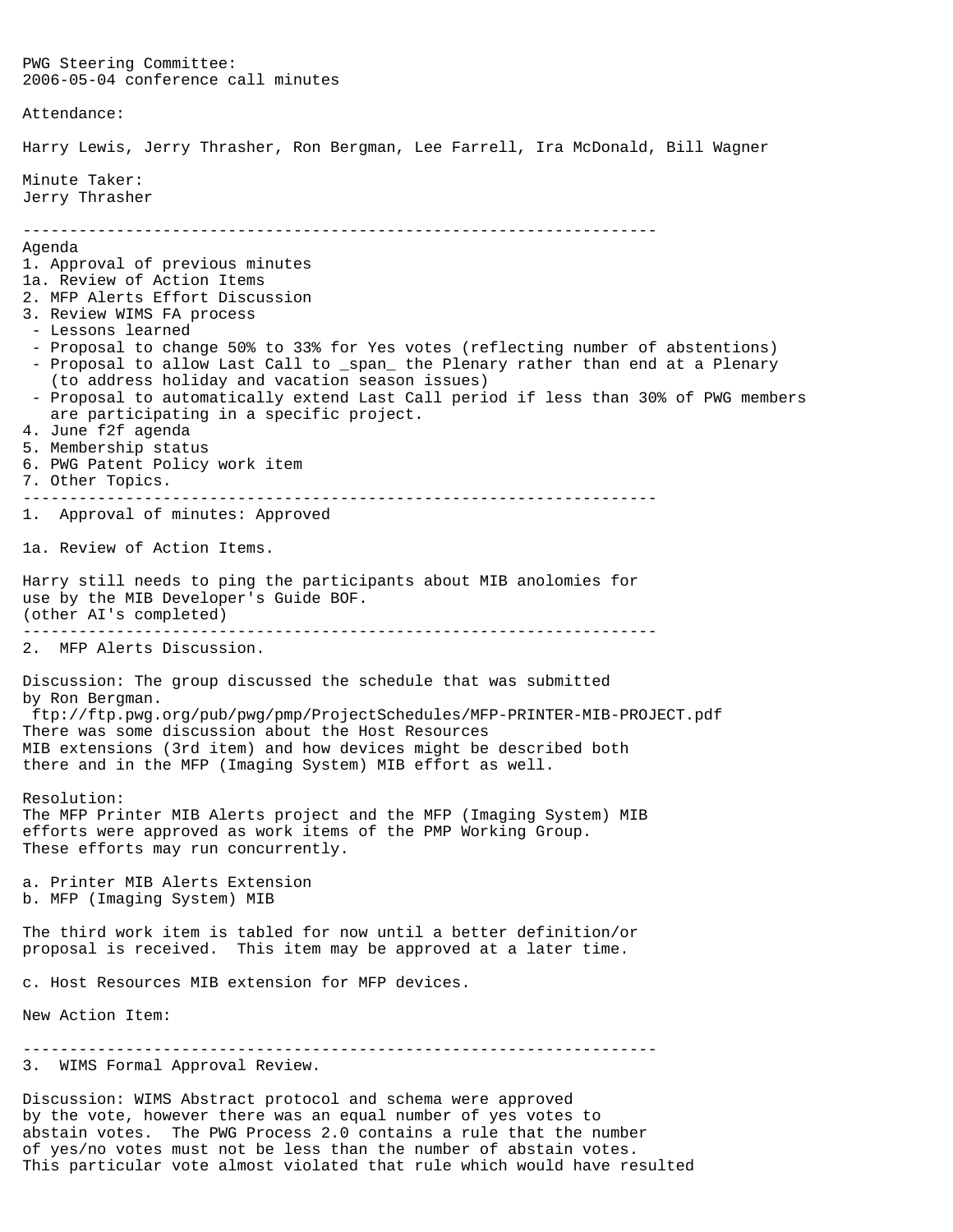in a filed vote....The possibility of lowering the voting threshold (yes/no vs. abstain) was discussed but was not deemed a good idea as it is already less of a threshold than other organizations as well as the fact that this seems to be an isolated incident with respect to other recent PWG efforts and votes. There was discussion about the possibility that one reason the abstain rate was high was that there are a large number of XML Schema in WIMS draft that may not be very clearly related to each other or to the "big picture".....

The other two items regarding changes Last Call process were discussed and deemed good ideas to try to provide more people opportunity to review (and be reminded to review) PWG working drafts.

Resolution: The SC will create an errata document to document approved modifications to the non-IP parts of the PWG Process Document. This document (when updated) will be sent out for a Call for Objections from the PWG membership for the new changes/interpretations.

The SC will also look at ways to provide "better" reviewable documentation for XML schema documents in the future to make review of PWG Working Drafts that rely on XML schema easier.

New Action Item: Jerry Thrasher..create the first draft of the PWG Process 2.0 errata document.

---------------------------------------------------------------------

4. June f2f Agenda

Discussion: Topics for the next F2F meeting were discussed briefly. the WIMS/CIM group will need some time, WIMS WG group will need time, Semantic Model will need up to a day, the MFP Alerts effort will need time as well. Also, will be the plenary meeting. Harry is going to check on the status of the Projector Managment BOF as well as guageing interest in the MIB Developers Guide BOF as a result of the "ping" action item above.

Resolution:

New Action Item: Harry will start formulating a detailed agenda for the June F2F meeting.

----------------------------------------------------------------------

5. Membership Status

Discussion: 21 Paid Members for 2006, The following current members on the PWG roll have not paid:

Canon, HP, Xerox, Agfa, NexPress, Silex, and Software Imaging.

Invoices were sent out in December 2005 and due at the end of January 2006.

Resolution: The SC decided that if payment (or intent to pay) is not received by the end of May, those who haven't paid will be removed from the site and PWG rolls and may re-apply to the PWG if they choose at a later time.

New Action Item:

----------------------------------------------------------------------

6. PWG Patent Policy work item.

Discussion: Discussed briefly the two introductory slides that were presented as part of the Plenary Presentation at the last F2F plenary meeting regarding the PWG patent policy. Since these slides only provide reminders of the current process document and membership agreement statements it was thought to be a good idea to include them in all PWG presentation front matter...